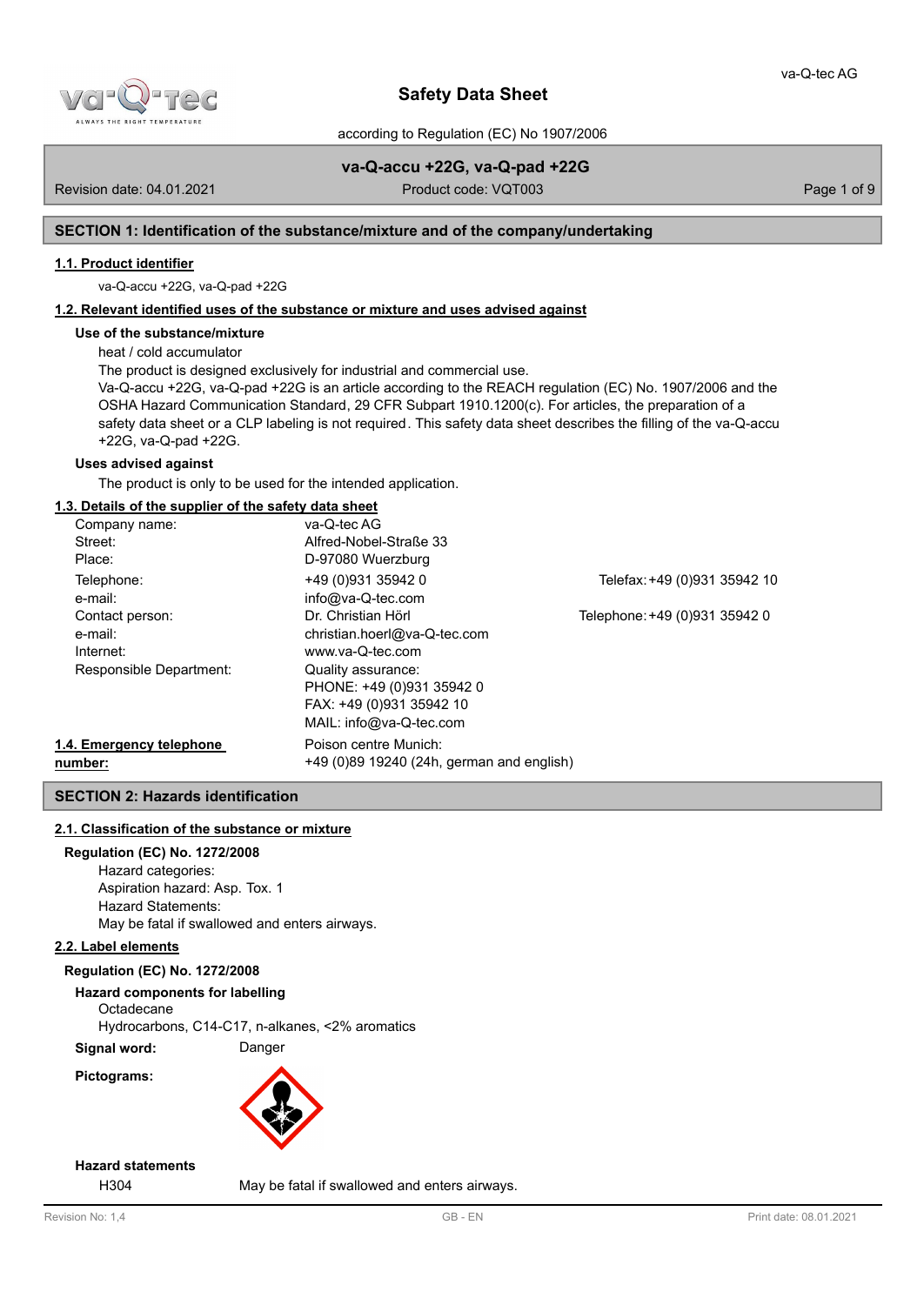

according to Regulation (EC) No 1907/2006

### **va-Q-accu +22G, va-Q-pad +22G**

Revision date: 04.01.2021 Product code: VQT003 Page 2 of 9

#### **Precautionary statements**

| P301+P310        | IF SWALLOWED: Immediately call a POISON CENTER/doctor.                      |
|------------------|-----------------------------------------------------------------------------|
| P331             | Do NOT induce vomiting.                                                     |
| P405             | Store locked up.                                                            |
| P <sub>502</sub> | Refer to manufacturer or supplier for information on recovery or recycling. |

### **Special labelling of certain mixtures**

EUH066 Repeated exposure may cause skin dryness or cracking.

### **Additional advice on labelling**

There is no requirement for the product to be specially labelled according to EC directives or the corresponding national laws.

# **2.3. Other hazards**

This substance does not meet the PBT/vPvB criteria of REACH, Annex XIII.

### **SECTION 3: Composition/information on ingredients**

### **3.2. Mixtures**

### **Hazardous components**

| CAS No   | Chemical name                                   |          |                 | Quantity    |
|----------|-------------------------------------------------|----------|-----------------|-------------|
|          | EC No                                           | Index No | <b>REACH No</b> |             |
|          | <b>GHS Classification</b>                       |          |                 |             |
| 593-45-3 | Octadecane                                      |          |                 | $50 - 90 %$ |
|          | 209-790-3                                       |          |                 |             |
|          | Asp. Tox. 1; H304 EUH066                        |          |                 |             |
|          | Hydrocarbons, C14-C17, n-alkanes, <2% aromatics |          |                 | $15 - 30 %$ |
|          | 1917-828-1                                      |          |                 |             |
|          | Asp. Tox. 1; H304 EUH066                        |          |                 |             |

Full text of H and EUH statements: see section 16.

# **SECTION 4: First aid measures**

# **4.1. Description of first aid measures**

# **General information**

No special first aid measures necessary.

#### **After inhalation**

Exposure by the respiratory tract is unlikely in its present form.

### **After contact with skin**

Remove contaminated, saturated clothing immediately. After contact with skin, wash immediately with plenty of water and soap. If skin irritation occurs: Get medical advice/attention.

### **After contact with eyes**

Rinse immediately carefully and thoroughly with eye-bath or water. Remove contact lenses, if present and easy to do. Continue rinsing. In case of eye irritation consult an ophthalmologist.

### **After ingestion**

Observe risk of aspiration if vomiting occurs. Rinse mouth immediately and drink plenty of water. Induce vomiting when the affected person is not unconscious. Medical treatment necessary.

### **4.2. Most important symptoms and effects, both acute and delayed**

Not hazardous to health when used as intended. Danger of aspiration.

# **4.3. Indication of any immediate medical attention and special treatment needed**

Treat symptomatically.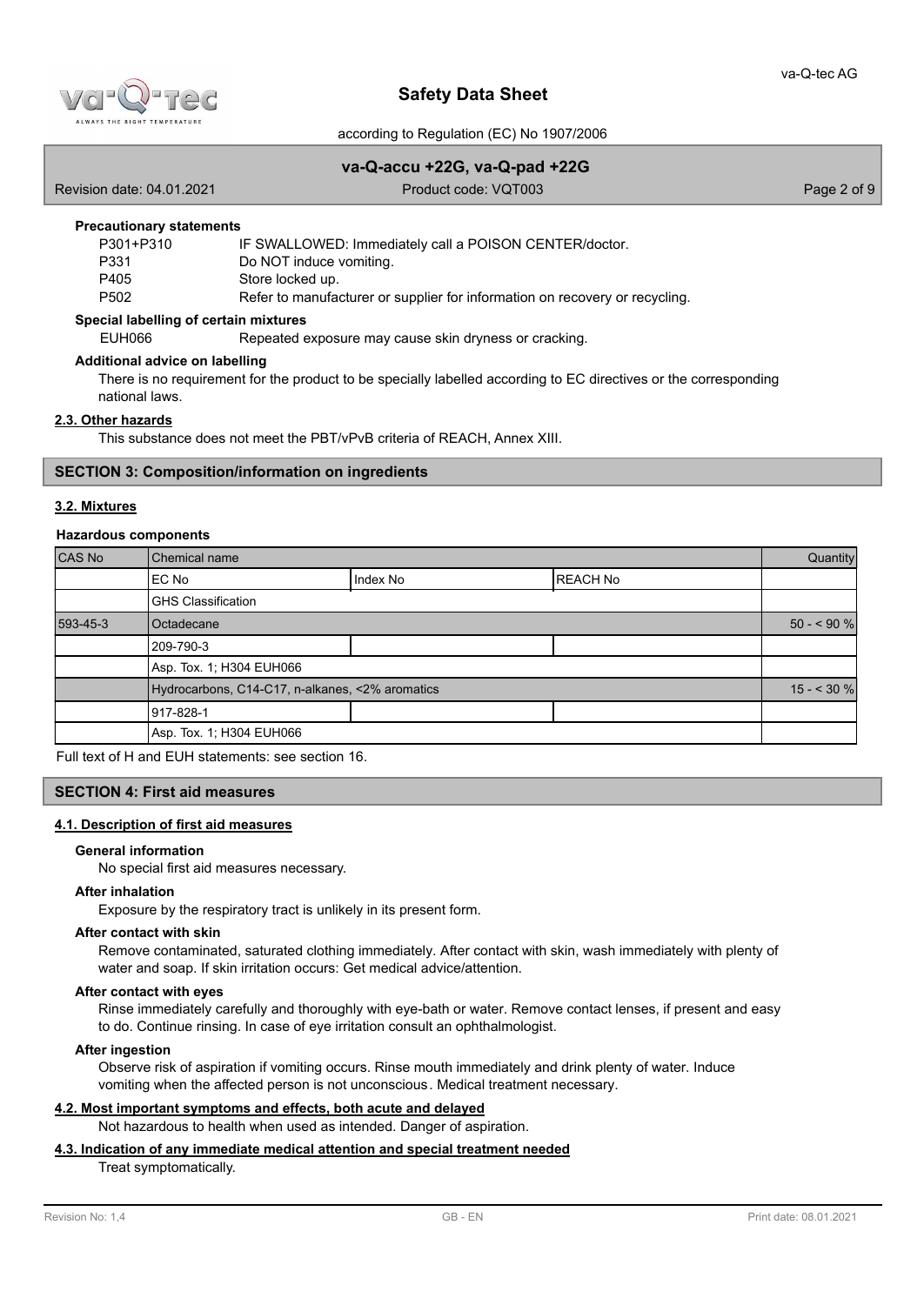

according to Regulation (EC) No 1907/2006

# **va-Q-accu +22G, va-Q-pad +22G**

Revision date: 04.01.2021 Product code: VQT003 Page 3 of 9

### **SECTION 5: Firefighting measures**

# **5.1. Extinguishing media**

# **Suitable extinguishing media**

Co-ordinate fire-fighting measures to the fire surroundings.

# **5.2. Special hazards arising from the substance or mixture**

**Combustible** 

Vapours can form explosive mixtures with air.

### **5.3. Advice for firefighters**

In case of fire: Wear self-contained breathing apparatus.

### **SECTION 6: Accidental release measures**

### **6.1. Personal precautions, protective equipment and emergency procedures**

Avoid contact with skin, eyes and clothes.

### **6.2. Environmental precautions**

Do not allow to enter into surface water or drains.

#### **6.3. Methods and material for containment and cleaning up**

Absorb with liquid-binding material (e.g. sand, diatomaceous earth, acid- or universal binding agents). Treat the recovered material as prescribed in the section on waste disposal. Clean contaminated articles and floor according to the environmental legislation.

### **6.4. Reference to other sections**

Safe handling: see section 7 Personal protection equipment: see section 8 Disposal: see section 13

### **SECTION 7: Handling and storage**

### **7.1. Precautions for safe handling**

### **Advice on safe handling**

Avoid contact with skin, eyes and clothes. Wear personal protection equipment (refer to section 8).

### **7.2. Conditions for safe storage, including any incompatibilities**

### **Requirements for storage rooms and vessels**

Keep container tightly closed in a cool, well-ventilated place.

# **Hints on joint storage**

Keep away from food, drink and animal feedingstuffs.

# **7.3. Specific end use(s)**

heat / cold accumulator

The product is designed exclusively for industrial and commercial use.

Va-Q-accu +22G, va-Q-pad +22G is an article according to the REACH regulation (EC) No. 1907/2006 and the OSHA Hazard Communication Standard, 29 CFR Subpart 1910.1200(c). For articles, the preparation of a safety data sheet or a CLP labeling is not required. This safety data sheet describes the filling of the va-Q-accu +22G, va-Q-pad +22G.

# **SECTION 8: Exposure controls/personal protection**

# **8.1. Control parameters**

# **Additional advice on limit values**

Currently there are no exposure limits available.

### **8.2. Exposure controls**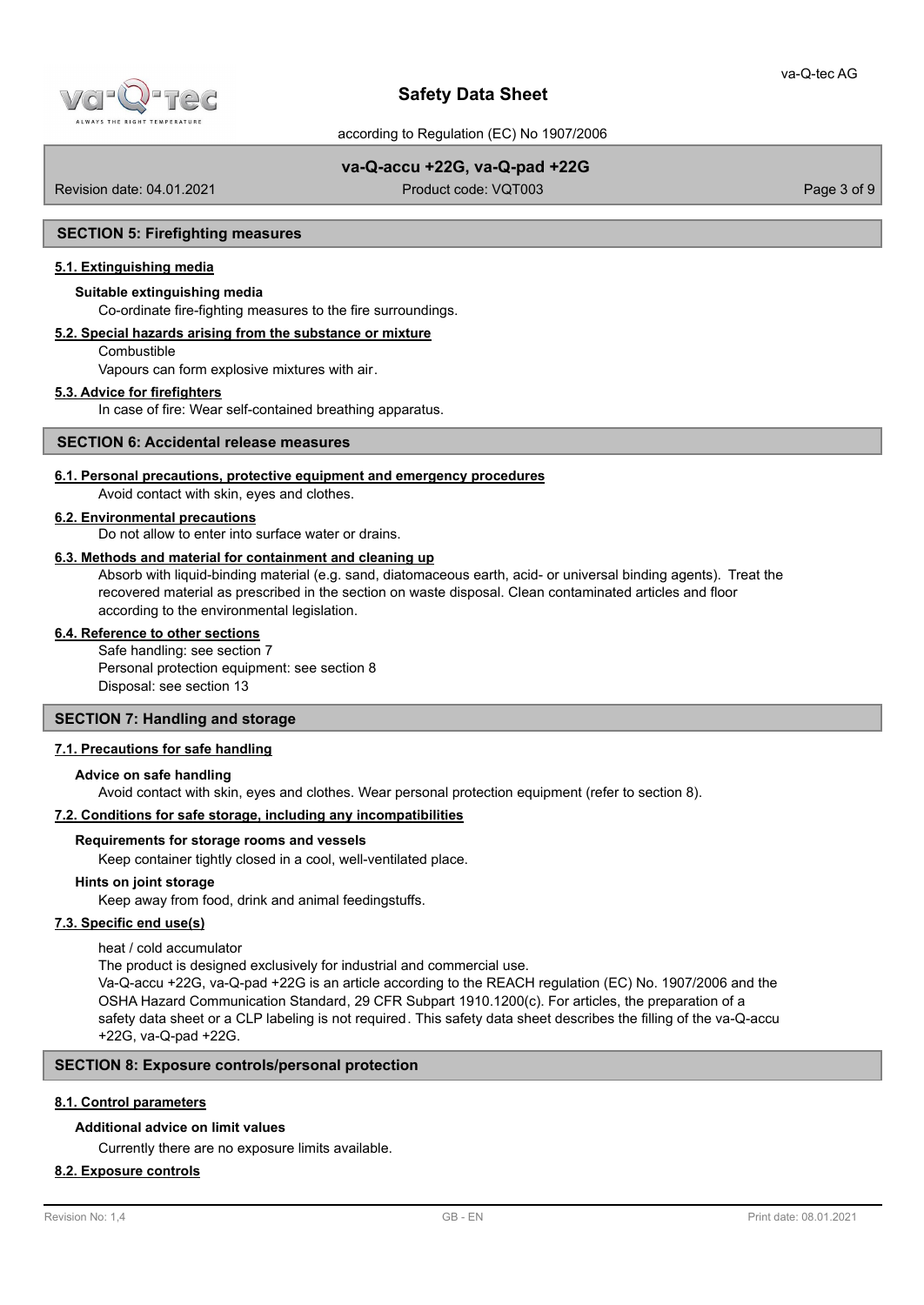

according to Regulation (EC) No 1907/2006

# **va-Q-accu +22G, va-Q-pad +22G**

Revision date: 04.01.2021 **Product code: VQT003** Page 4 of 9

# **Protective and hygiene measures**

- Avoid contact with skin, eyes and clothes.
- Remove contaminated, saturated clothing immediately.
- When using do not eat or drink.

Wash hands before breaks and after work.

# **Eye/face protection**

Under normal usage conditions, not necessary.

At the place of work (in production and when refilling): Tightly sealed safety glasses.

### **Hand protection**

Under normal usage conditions, not necessary.

At the place of work (in production and when refilling): Tested protective gloves must be worn.

Suitable material: NBR (Nitrile rubber). PVC (Polyvinyl chloride). NR (Natural rubber (Caoutchouc), Natural latex).

penetration time (maximum wearing period): >8h

Thickness of glove material: 0,35 mm NBR (Nitrile rubber). | 0,5 mm PVC (Polyvinyl chloride). | 0,5 mm NR (Natural rubber (Caoutchouc), Natural latex).

For special purposes, it is recommended to check the resistance to chemicals of the protective gloves mentioned above together with the supplier of these gloves.

# **Skin protection**

Long-sleeved working clothes are recommended.

# **Respiratory protection**

Within the recommended use and adequate ventilation no respiratory protection is necessary.

# **SECTION 9: Physical and chemical properties**

### **9.1. Information on basic physical and chemical properties**

| solid<br>green<br>characteristic | not applicable                         |
|----------------------------------|----------------------------------------|
|                                  |                                        |
|                                  | $20-23 °C$                             |
|                                  | $>250$ °C                              |
|                                  | no data available                      |
|                                  | no data available                      |
|                                  | no data available                      |
|                                  | ca. 140 °C                             |
|                                  | No data available                      |
|                                  |                                        |
|                                  | no data available                      |
|                                  | no data available                      |
|                                  |                                        |
|                                  | no data available                      |
|                                  | no data available                      |
|                                  | $>200$ °C                              |
|                                  | no data available<br>no data available |
|                                  |                                        |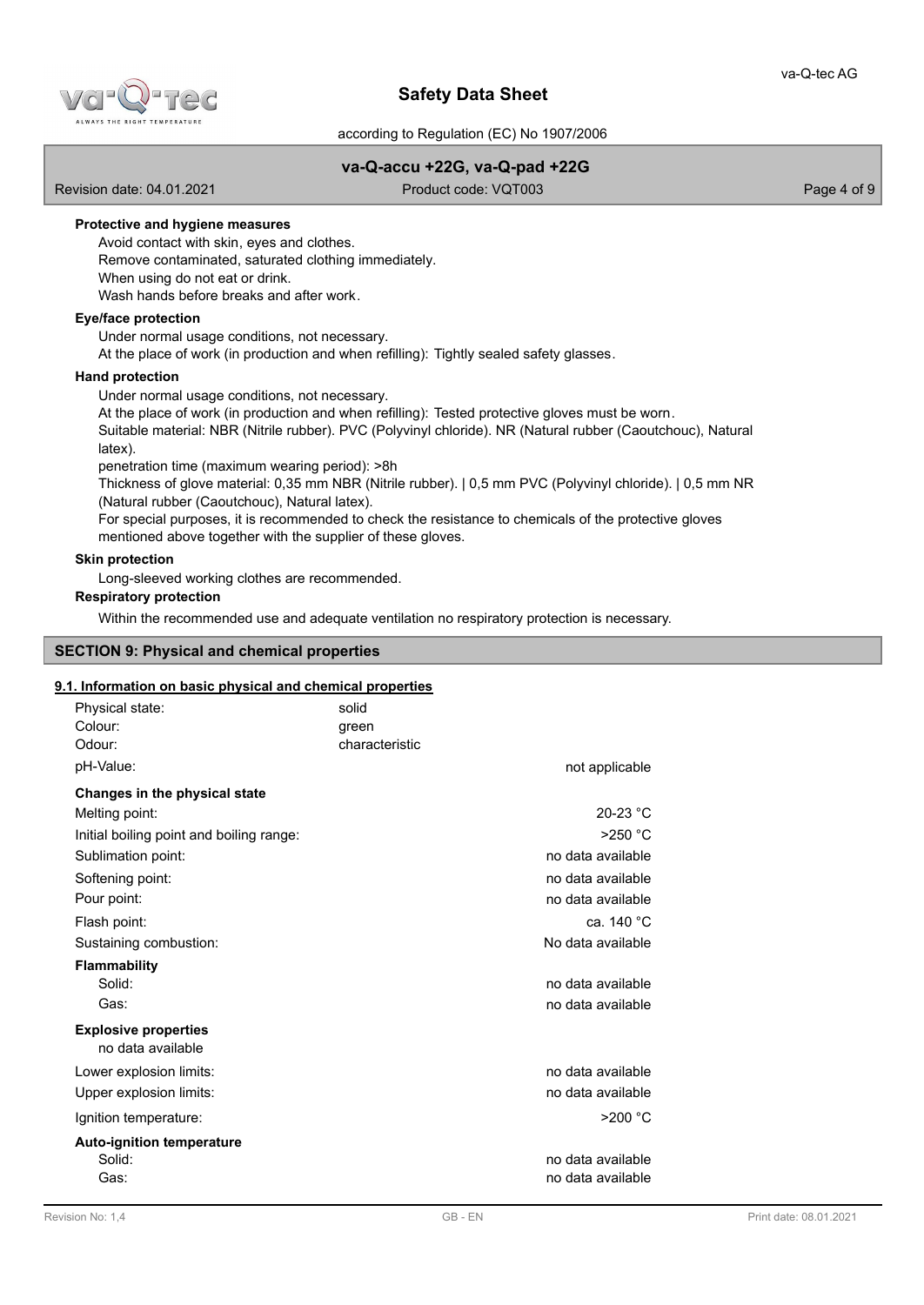

according to Regulation (EC) No 1907/2006

|                                                   | va-Q-accu +22G, va-Q-pad +22G |             |
|---------------------------------------------------|-------------------------------|-------------|
| Revision date: 04.01.2021                         | Product code: VQT003          | Page 5 of 9 |
| Decomposition temperature:                        | no data available             |             |
| <b>Oxidizing properties</b><br>Not oxidising.     |                               |             |
| Vapour pressure:                                  | no data available             |             |
| Vapour pressure:                                  | no data available             |             |
| Density (at 15 °C):                               | $0,88$ g/cm <sup>3</sup>      |             |
| Bulk density:                                     | no data available             |             |
| Water solubility:                                 | practically insoluble         |             |
| Solubility in other solvents<br>no data available |                               |             |
| Partition coefficient:                            | no data available             |             |
| Viscosity / dynamic:                              | no data available             |             |
| Viscosity / kinematic:<br>(at 40 $^{\circ}$ C)    | $2,2$ mm <sup>2</sup> /s      |             |
| Flow time:                                        | no data available             |             |
| Vapour density:                                   | no data available             |             |
| Evaporation rate:                                 | no data available             |             |
| Solvent separation test:                          | no data available             |             |
| Solvent content:                                  | no data available             |             |
| 9.2. Other information                            |                               |             |

no data available

# **SECTION 10: Stability and reactivity**

# **10.1. Reactivity**

No hazardous reaction when handled and stored according to provisions.

### **10.2. Chemical stability**

The product is stable under storage at normal ambient temperatures.

# **10.3. Possibility of hazardous reactions**

No hazardous reaction when handled and stored according to provisions.

# **10.4. Conditions to avoid**

No information available.

# **10.5. Incompatible materials**

No information available.

# **10.6. Hazardous decomposition products**

No known hazardous decomposition products.

# **SECTION 11: Toxicological information**

# **11.1. Information on toxicological effects**

### **Acute toxicity**

Based on available data, the classification criteria are not met.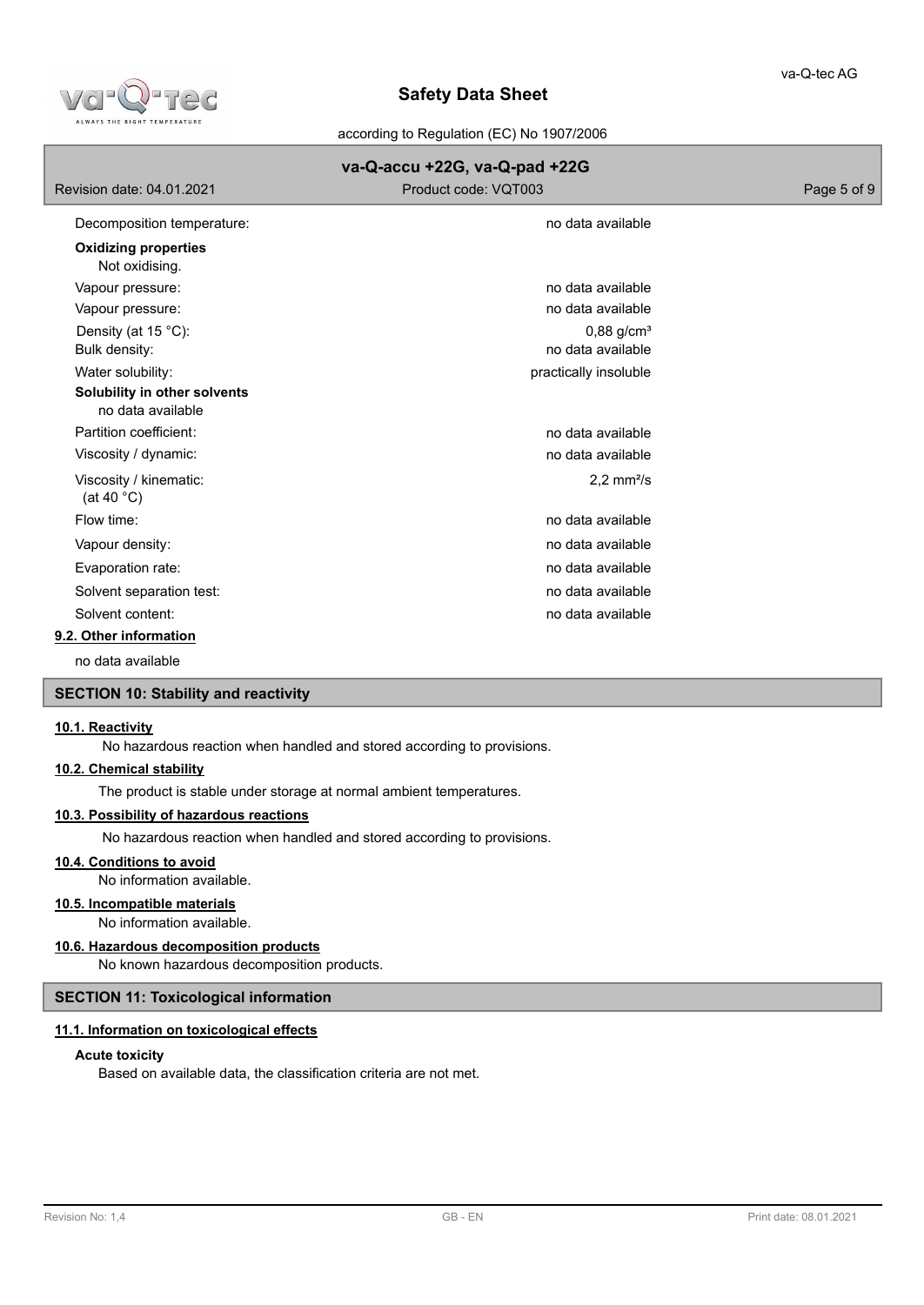

according to Regulation (EC) No 1907/2006

# **va-Q-accu +22G, va-Q-pad +22G**

Revision date: 04.01.2021 Product code: VQT003 Page 6 of 9

| CAS No   | <b>Chemical name</b>                            |                              |  |         |              |                  |  |
|----------|-------------------------------------------------|------------------------------|--|---------|--------------|------------------|--|
|          | Exposure route                                  | Dose                         |  | Species | Source       | Method           |  |
| 593-45-3 | Octadecane                                      |                              |  |         |              |                  |  |
|          | oral                                            | LD50<br>>5000<br> mg/kg      |  | Rat     | <b>ECHA</b>  | <b>IOECD 401</b> |  |
|          | dermal                                          | >5000<br>LD50<br>mg/kg       |  | Rabbit  | <b>ECHA</b>  | <b>IOECD 402</b> |  |
|          | inhalation (4 h) vapour                         | <b>LC50</b><br>>2000<br>mg/l |  | Rat     | <b>ECHA</b>  | OECD 403         |  |
|          | Hydrocarbons, C14-C17, n-alkanes, <2% aromatics |                              |  |         |              |                  |  |
|          | oral                                            | >5000<br>LD50<br> mg/kg      |  | Rat]    | <b>ECHA</b>  | <b>IOECD 401</b> |  |
|          | dermal                                          | >5000<br>LD50<br>mg/kg       |  | Rabbit  | <b>IECHA</b> | <b>IOECD 402</b> |  |
|          | inhalation (4 h) vapour                         | <b>LC50</b><br>>2000<br>mg/l |  | Rat     | <b>ECHA</b>  | OECD 403         |  |

### **Irritation and corrosivity**

Based on available data, the classification criteria are not met.

### **Sensitising effects**

Based on available data, the classification criteria are not met.

### **Carcinogenic/mutagenic/toxic effects for reproduction**

Based on available data, the classification criteria are not met.

#### **STOT-single exposure**

Based on available data, the classification criteria are not met.

### **STOT-repeated exposure**

Repeated exposure may cause skin dryness or cracking.

### **Aspiration hazard**

May be fatal if swallowed and enters airways.

### **SECTION 12: Ecological information**

### **12.1. Toxicity**

Harmful to aquatic organisms, may cause long-term adverse effects in the aquatic environment.

# **12.2. Persistence and degradability**

There are no data available on the mixture itself.

# **12.3. Bioaccumulative potential**

There are no data available on the mixture itself.

# **12.4. Mobility in soil**

There are no data available on the mixture itself.

# **12.5. Results of PBT and vPvB assessment**

The substances in the mixture do not meet the PBT/vPvB criteria according to REACH, annex XIII.

# **12.6. Other adverse effects**

No information available.

# **Further information**

Do not allow to enter into surface water or drains. Do not allow to enter into soil/subsoil.

# **SECTION 13: Disposal considerations**

# **13.1. Waste treatment methods**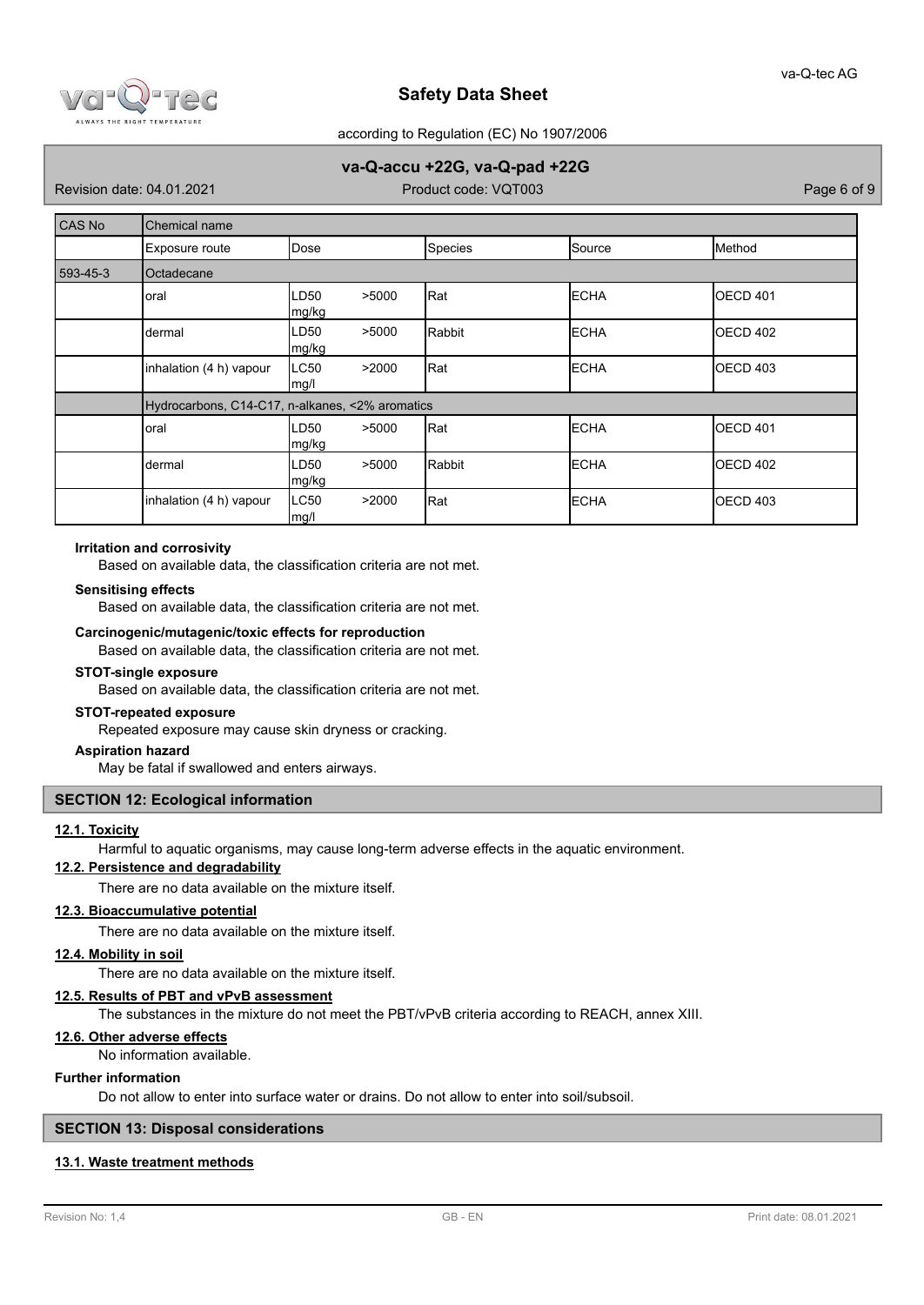

according to Regulation (EC) No 1907/2006

# **va-Q-accu +22G, va-Q-pad +22G**

Revision date: 04.01.2021 Product code: VQT003 Page 7 of 9

### **Disposal recommendations**

Dispose of waste according to applicable legislation.

According to the European Waste Catalogue (EWC), allocation of waste identity numbers/waste descriptions must be carried out in a specific way for every industry and process.

#### **List of Wastes Code - residues/unused products**

130307 OIL WASTES AND WASTES OF LIQUID FUELS (EXCEPT EDIBLE OILS, AND THOSE IN CHAPTERS 05, 12 AND 19); waste insulating and heat transmission oils; mineral-based non-chlorinated insulating and heat transmission oils; hazardous waste

#### **List of Wastes Code - used product**

OIL WASTES AND WASTES OF LIQUID FUELS (EXCEPT EDIBLE OILS, AND THOSE IN CHAPTERS 05, 12 AND 19); waste insulating and heat transmission oils; mineral-based non-chlorinated insulating and heat transmission oils; hazardous waste 130307

### **List of Wastes Code - contaminated packaging**

WASTE PACKAGING; ABSORBENTS, WIPING CLOTHS, FILTER MATERIALS AND PROTECTIVE CLOTHING NOT OTHERWISE SPECIFIED; packaging (including separately collected municipal packaging waste); plastic packaging 150102

### **Contaminated packaging**

Wash with plenty of water. Completely emptied packages can be recycled.

### **SECTION 14: Transport information**

### **Land transport (ADR/RID)**

| <b>14.1. UN number:</b>           | No dangerous good in sense of this transport regulation. |
|-----------------------------------|----------------------------------------------------------|
| 14.2. UN proper shipping name:    | No dangerous good in sense of this transport regulation. |
| 14.3. Transport hazard class(es): | No dangerous good in sense of this transport regulation. |
| 14.4. Packing group:              | No dangerous good in sense of this transport regulation. |

#### **Inland waterways transport (ADN)**

**Marine transport (IMDG)**

**Air transport (ICAO-TI/IATA-DGR)**

# **14.5. Environmental hazards**

ENVIRONMENTALLY HAZARDOUS: no

**14.6. Special precautions for user** No special measures are necessary.

**14.1. UN number:** No dangerous good in sense of this transport regulation. **14.2. UN proper shipping name:** No dangerous good in sense of this transport regulation. **14.3. Transport hazard class(es):** No dangerous good in sense of this transport regulation. **14.4. Packing group:** No dangerous good in sense of this transport regulation.

**14.1. UN number:** No dangerous good in sense of this transport regulation. **14.2. UN proper shipping name:** No dangerous good in sense of this transport regulation. **14.3. Transport hazard class(es):** No dangerous good in sense of this transport regulation. **14.4. Packing group:** No dangerous good in sense of this transport regulation.

**14.1. UN number:** No dangerous good in sense of this transport regulation. **14.2. UN proper shipping name:** No dangerous good in sense of this transport regulation. **14.3. Transport hazard class(es):** No dangerous good in sense of this transport regulation. **14.4. Packing group:** No dangerous good in sense of this transport regulation.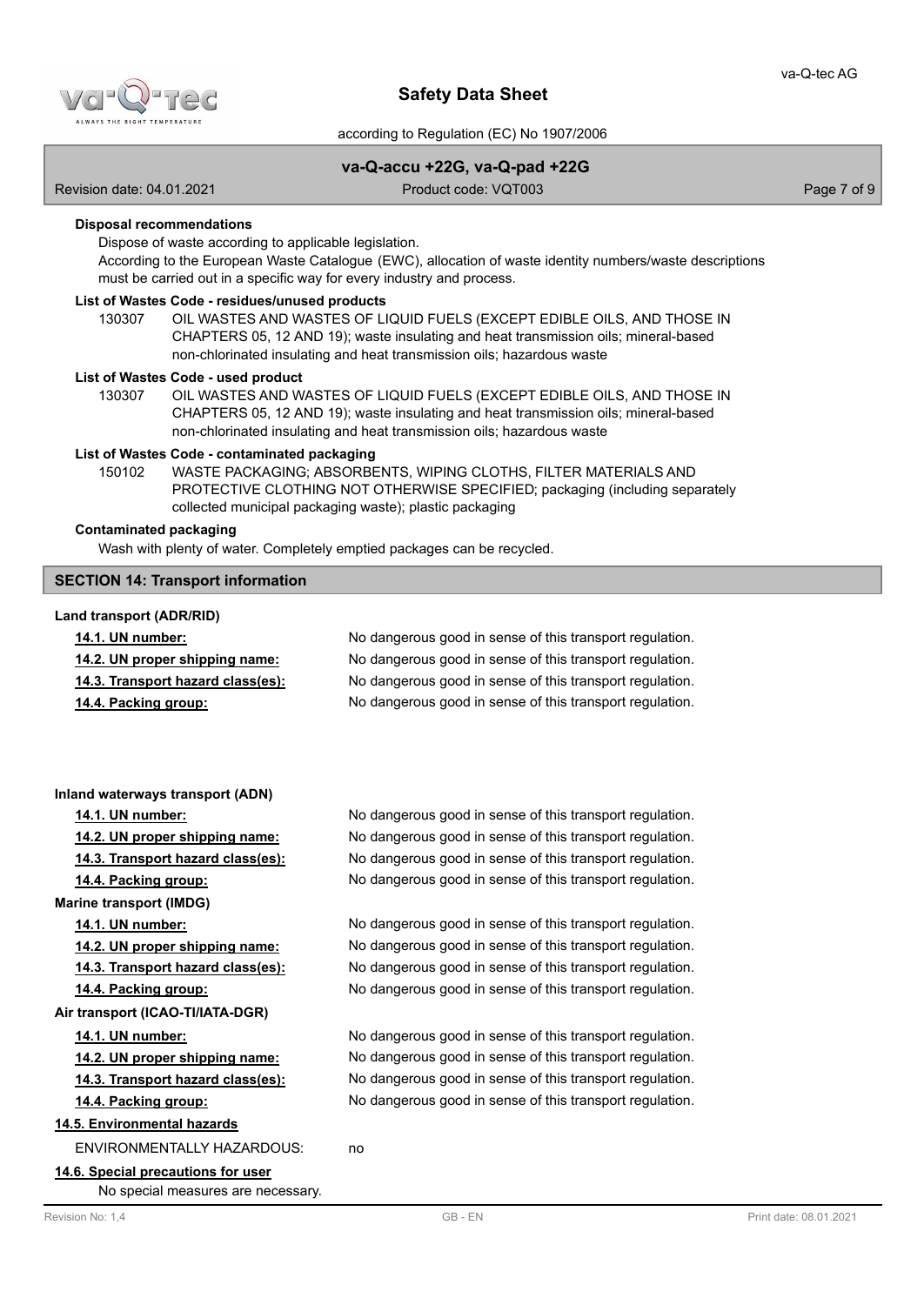

according to Regulation (EC) No 1907/2006

**va-Q-accu +22G, va-Q-pad +22G**

Revision date: 04.01.2021 Product code: VQT003 Page 8 of 9

# **14.7. Transport in bulk according to Annex II of Marpol and the IBC Code**

not applicable

# **SECTION 15: Regulatory information**

# **15.1. Safety, health and environmental regulations/legislation specific for the substance or mixture**

### **EU regulatory information**

| 2010/75/EU (VOC):                   | በ %                                    |
|-------------------------------------|----------------------------------------|
| Information according to 2012/18/EU | Not subject to 2012/18/EU (SEVESO III) |
| (SEVESO III):                       |                                        |

### **Additional information**

Regulation (EC) No. 648/2004 (Detergents regulation): not applicable Regulation (EC) No. 1005/2009 on substances that lead to the depletion of the ozone layer: not applicable Regulation (EC) No 850/2004 [POP-Regulation]: not applicable This mixture contains the following substances of very high concern (SVHC) which are included in the Candidate List according to Article 59 of REACH: none This mixture contains the following substances of very high concern (SVHC) which are subject to authorisation according to Annex XIV of REACH: none

# **National regulatory information**

Water hazard class (D): 1 - slightly hazardous to water

### **Additional information**

Observe in addition any national regulations!

### **15.2. Chemical safety assessment**

Chemical safety assessments for substances in this mixture were not carried out.

# **SECTION 16: Other information**

# **Abbreviations and acronyms**

ADR: Accord européen sur le transport des marchandises dangereuses par Route (European Agreement concerning the International Carriage of Dangerous Goods by Road ) IMDG: International Maritime Code for Dangerous Goods IATA: International Air Transport Association MARPOL: Maritime Pollution Convention GHS: Globally Harmonized System of Classification and Labelling of Chemicals CLP: Classification, Labelling and Packaging EINECS: European Inventory of Existing Commercial Chemical Substances ELINCS: European List of Notified Chemical Substances CAS: Chemical Abstracts Service LC50: Lethal concentration, 50% LD50: Lethal dose, 50% STOT: Specific Target Organ Toxicity UN: United Nations OECD: Organisation for Economic Co-operation and Development VOC: Volatile Organic Compounds RID: Regulation Concerning the International Transport of Dangerous Goods by Rail DNEL: Derived No Effect Level PNEC: Predicted No Effect Level WGK: Wassergefährdungsklasse (German Water Hazard Class) PBT: Persistent, bio-cumulative, toxic vPvB: very persistent and very bio-cumulative ISO: International Organization for Standardization